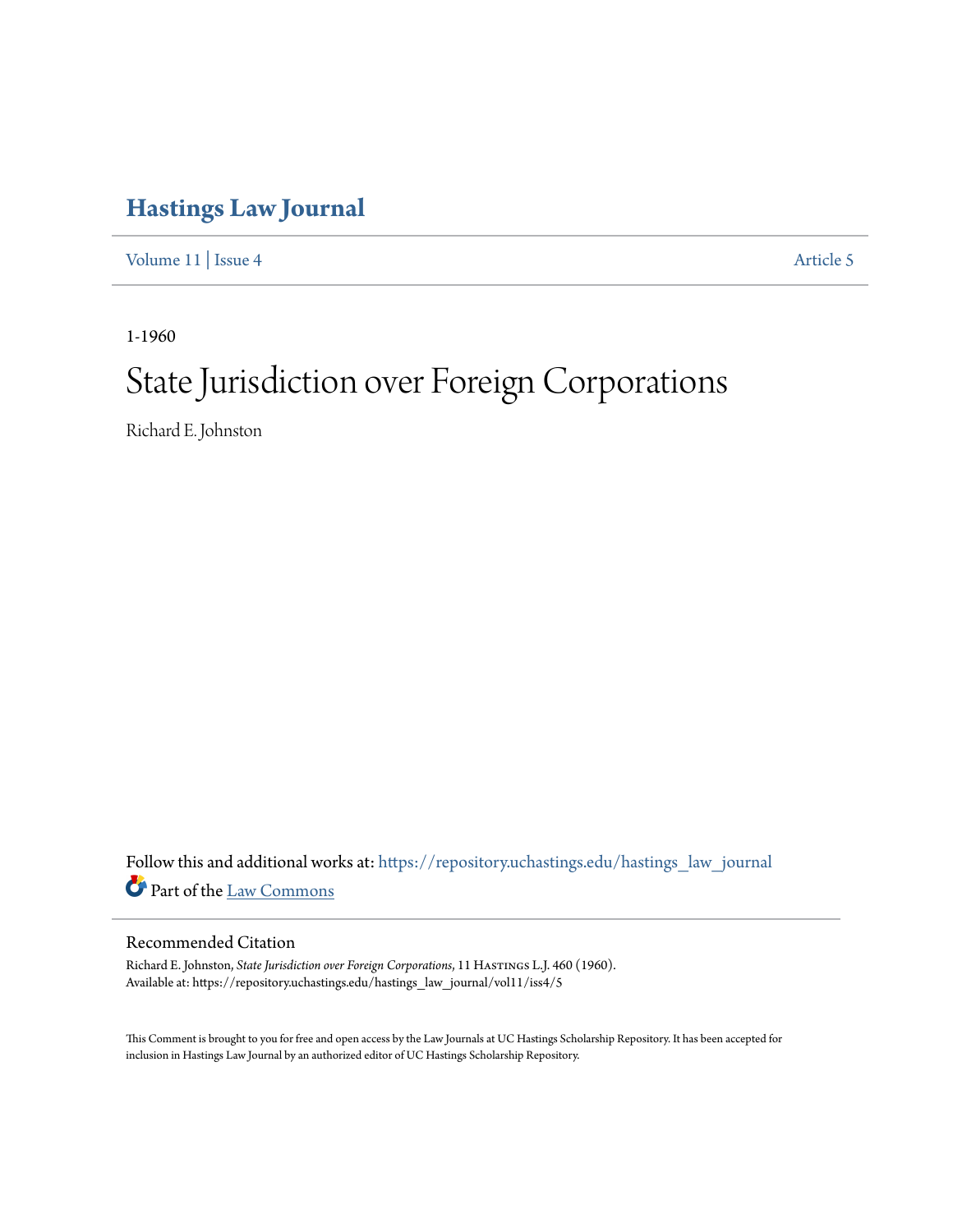### **C OMMENTS STATE IURISDICTION OVER FOREIGN** CORPORATIONS

#### *By* RICHARD E. **JOHNSTON\***

#### *Introduction*

Is magazine or television solicitation of business sufficient to provide a state with jurisdiction over the soliciting foreign corporation?' Not too long ago, the answer clearly would have been no. But within the past ten or fifteen years there has been a general re-examination of the concepts providing a state in personam jurisdiction over foreign corporations. This has been accomplished by both legislative enactment and judicial interpretation. The trend is clearly a liberalizing one, permitting states and their courts greater jurisdiction. It is the purpose of this article to present the history of this aspect of jurisdiction, to give the recent Supreme Court decisions which announce the liberalizing trend, and to determine California's position in this matter.

#### *History of the Problem*

The original concept upon which judicial jurisdiction was founded appears to be that a court could summon before it only a person who could be served with the court's process within the jurisdiction in which the court sat.<sup>2</sup> Thus, an action affecting persons beyond the geographical area of control of the court was a nullity.3 These were the prevailing English concepts during the period in which our United States were being formed. The Constitution does not specify the limits of the power of the state courts, and it might be infered that the Constitution retains the state's previous jurisdiction.4 This limitation of jurisdiction was a self-imposed one and was a feature of the system for almost a century. With respect to each other, the states operated largely as states of the world rather than as a union.5 Only when recognition of a judgment was sought in another state, under the full faith and credit clause, did the Constitution require its enforcement.<sup>6</sup> But there was no direct supervisory authority or constitutional limitation until adoption of the fourteenth amendment in 1868.

The Constitutional limitations were clearly set forth in *Pennoyer v.*

**3** Buchan v. Rucker, 9 East. 192 (K.B. 1808).

4 Sobeloff, *Jurisdiction of State Courts Over Non-Residents in Our Federal System,* 43 CORNELL **L.Q. 196 (1957).**

**5** Bank of Augusta v. Earle, **38 U.S.** (13 Pet.) **519 (1839)** (comity between states and nations).

**6** D'Arcy v. Ketchum, 52 U.S. (11 How.) 165 (1850).

**<sup>\*</sup>** Member, Second-Year Class.

**<sup>1</sup>** "Foreign corporation" is used in the sense that the corporation was incorporated under the laws of a state other than the forum state. <sup>2</sup> Pennoyer v. Neff, 95 U.S. 714 (1877).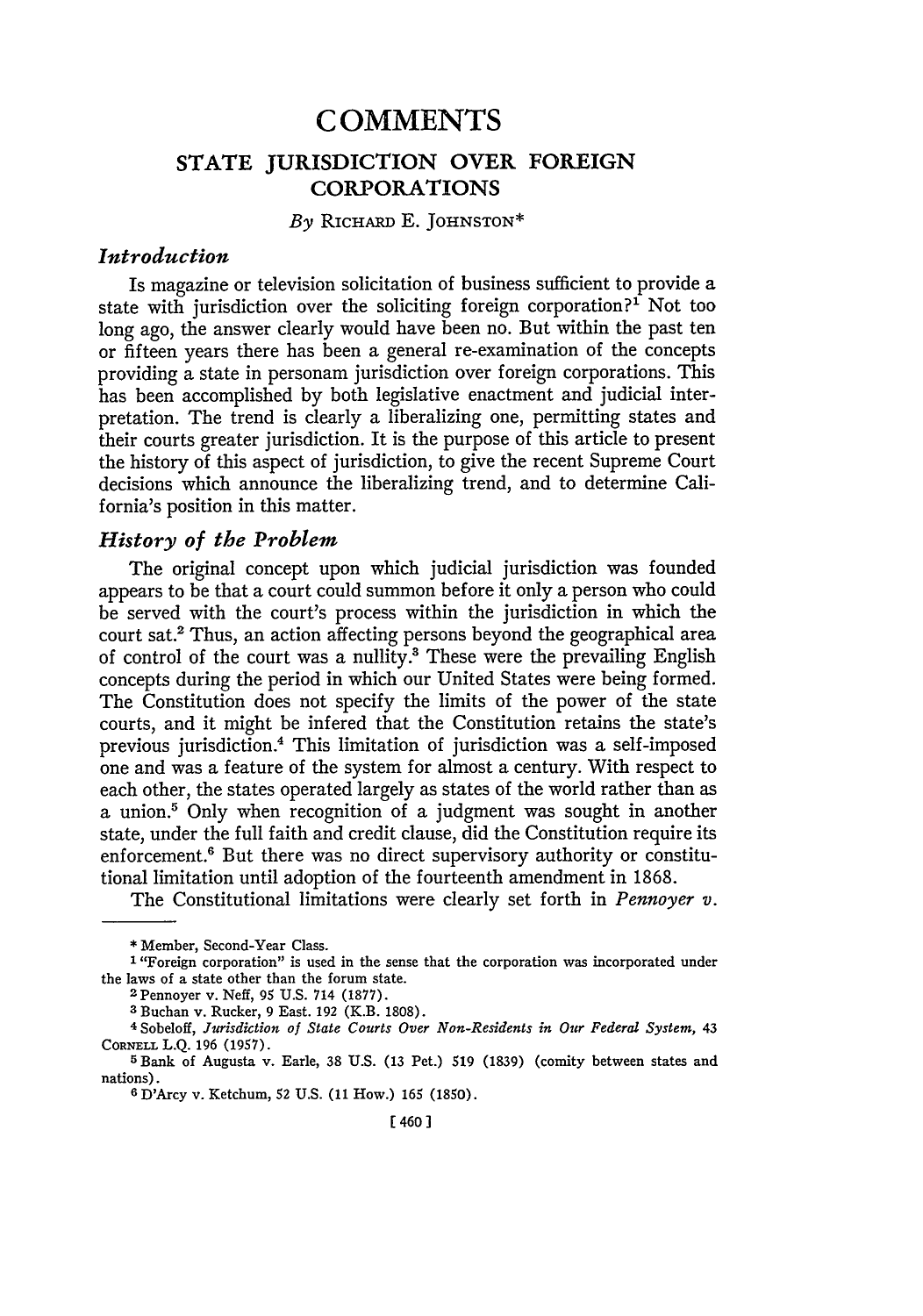*Neff.*<sup>7</sup> It was held that a tribunal's authority is necessarily limited by the state's territorial boundaries in which it is established, any further assumption of jurisdiction being excessive. Where the object of the court action is one to determine rights and obligations of the defendant, an action in personam, constructive service is ineffectual, and it makes no difference if the process is published within the state or sent to him out of state.<sup>8</sup> Thus *Pennoyer v. Neff* would require presence within the state to acquire jurisdiction in personam.<sup>9</sup>

A different problem arises as to foreign corporations. Under the earliest theories, a corporation could not be sued outside the state of its creation.<sup>16</sup> But since it was also established that a foreign corporation was not entitled to the protection of the privileges and immunities clause, there developed the doctrine that a state could impose certain conditions on a foreign corporation before being privileged to do business within its borders.<sup>11</sup> A primary requirement was that the foreign corporation appoint an agent within the state for accepting service of process, thereby "consenting" to jurisdiction.<sup>12</sup> But a problem arose immediately if the foreign corporation was in fact doing business within the state or if it was doing only interstate business and thus not subject to being excluded by the state (since that power was given to Congress by the commerce clause), and yet had failed to appoint the agent.<sup>13</sup> In *Lafayette Insurance Co. v. French*,<sup>14</sup> the Supreme Court resolved the difficulty by the following rationale. Since a foreign corporation's right of entry to do business was conditional upon the appointment of an agent to receive process, and yet the foreign corporation was doing business, it was therefore implied that the corporation had appointed the prescribed agent. Service was then allowed upon the agent of the corporation as being effective upon the corporation under an implied consent.<sup>15</sup>

Due process limitations upon such service of foreign corporations were set forth in 1882 in *St. Clair v. Cox*.<sup>16</sup> Since a foreign corporation was only "present" in a state through the activities of its agents and the corporation's "implied consent" to the assertion of jurisdiction was directly dependent upon business activities within the state asserting jurisdiction, due process

**9** *But see* Dambach, *Personal Jurisdiction: Some Current Problems and Modern Trends,* **5 U.C.LA.L. RFv.** 198 (1958).

**10** Bank **of** Augusta v. Earle, 38 **U.S.** (13 Pet.) 519 (1839) (dicta).

**<sup>11</sup>**Railway Express Agency **v.** Virginia, 282 **U.S.** 440 (1931).

**12 GooDRiCH, CoNFicT** oF **LAWS** § 76 (3d ed. 1949).

**<sup>13</sup>**International Harvester **v.** Kentucky, 234 **U.S. 579** (1914) **;** Henrietta Min. **&** Mill. Co. v.  $Johnson, 173 U.S. 221 (1899);$  STUMBERG, CONFLICT OF LAWS 86 (2d ed. 1951).

**14 59 U.S. (18** How.) **404 (1855).**

**<sup>15</sup>**Even though consent was implied through the use of legal fictions, **"...** more realistically, it may be said that those authorized acts were of such a nature as to justify the fiction." International Shoe Co. v. Washington, **326 U.S. 310, 318** (1945). Also see Smolik v. Philadelphia **&** Reading Coal **& Iron Co., 222** Fed. **148 (S.D)N.Y. 1915).**  $\sim 100$ **Contract Contract**  $\sim 10^{-10}$   $M_{\odot}$ 

**16 106 U.S. 350 (1882).**  $\mathcal{L}_{\mathcal{F}}(\mathcal{L})$  and

**<sup>795</sup> U.S.** 714 (1877).

*<sup>8</sup>* **Id.** at **727.**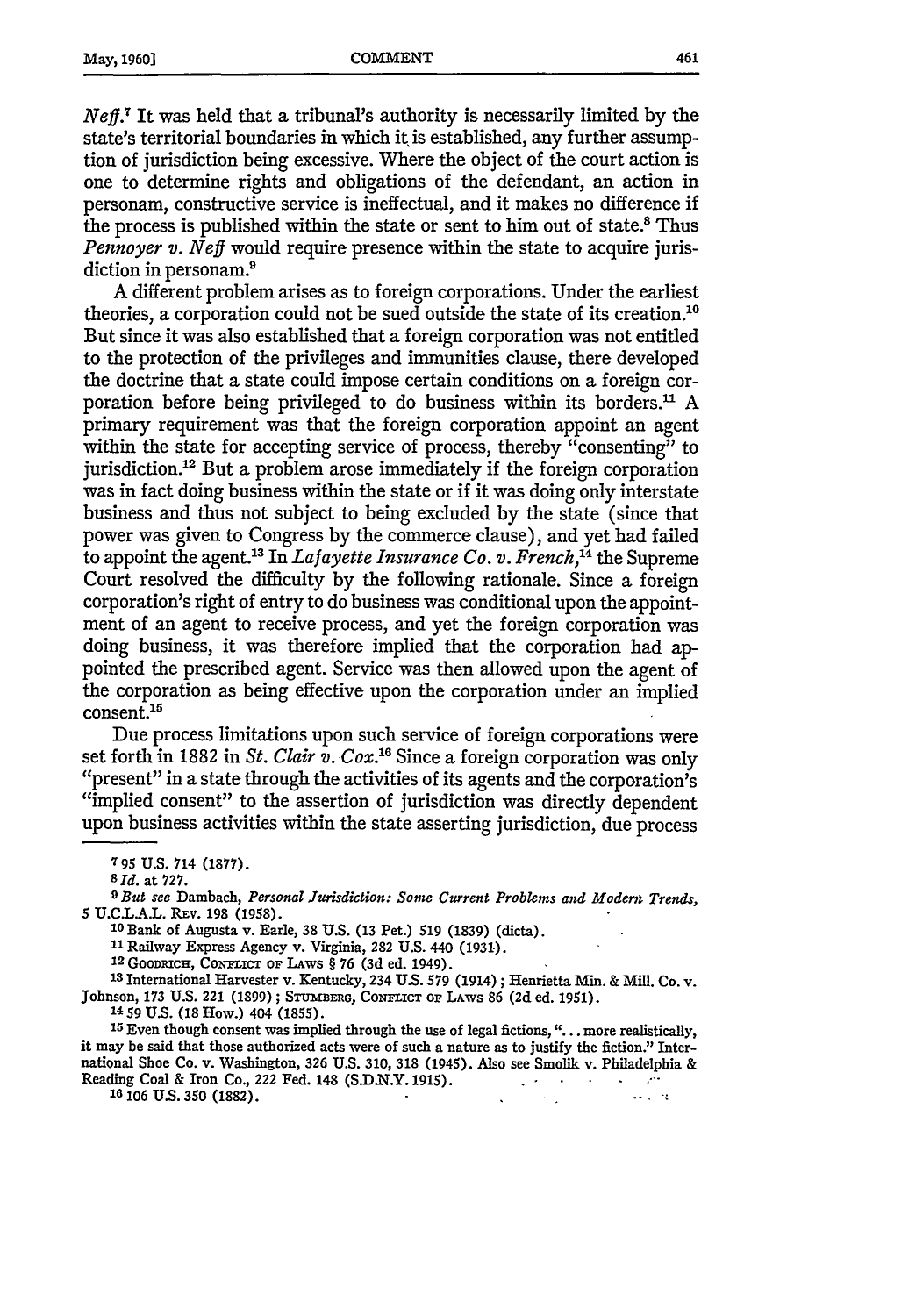required that the corporation actually be *doing business* within the forum state before there is any consent implied or corporate "presence."<sup>17</sup>

Another problem situation arose where the foreign corporation had been doing business within the forum state but had withdrawn all its agents before the summons could be served. The remedy was to enact a statute providing for service of process upon a designated state official. Authority was deemed to have been given by the foreign corporation's doing business within the state.<sup>18</sup> Under such a statute, if the cause of action arose out of the business activities within the state, service upon the specified state official was sufficient, even if there was no further attempt to notify the corporation of the pending action.<sup>19</sup>

As judicial jurisdiction over foreign corporations evolved, the state was limited only by its voluntary restrictions, either judicial or legislative, and the due process requirements of the fourteenth amendment.<sup>20</sup> These limitations were directly related to the requirement of doing business within the state. If the corporation was not doing business, no matter how adequate the notice of suit, it was an illegitimate assumption of jurisdiction. The question really became: Just what activity within the state will constitute doing business so as to render the corporation amenable to jurisdiction? The question has more significance if it is first determined for what purpose jurisdiction is sought. It might be for purposes of determining the power of the state to impose local taxation, whether the corporation is subject to the state's regulatory powers, or whether jurisdiction exists for service of process and amenability to suits within the state. Such business activity as may satisfy for one purpose may not satisfy for another.<sup>21</sup>

Through the United States Supreme Court the activities required to constitute "doing business" were set forth, although a definitive rule was impossible.<sup>22</sup> It was clear that the residence of the foreign corporation's official alone would not provide jurisdiction.<sup>23</sup> Also jurisdiction was denied upon the service of the president-purchaser of a foreign corporation while on a buying trip in New York upon an action for breach of contract arising from a previous buying trip there.<sup>24</sup> And even though a wholly owned subsidiary sales corporation was unquestionably present within the state, an attempt to prove the parent corporation was doing business in the state

*23* Riverside and Dan River Cotton **Mills** v. Menefee, **237 U.S. 189 (1923) ;** *cf.* **Consoli**dated Textile Corporation v. Gregory, **289 U.S. 85 (1933).**

**<sup>17</sup>**People's **Tobacco Co.** v. American **Tobacco** Co., 246 U.S. **79 (1918) ;** Philadelphia **&** Reading **Ry. Co.** v. McKibbin, 243 U.S. 264 **(1917);** Tauza v. Susquehanna Coal Co., **220** N.Y. **259, 115 N.E. 915 (1917).**

**<sup>18</sup>** See, *e.g.,* **CAL.** CORP. **CODE** §§ **6500-6504.**

**<sup>19</sup>**Washington v. Superior Court, **289 U.S. 361 (1933).**

**<sup>20 23</sup> Am. Jug.,** *Foreign Corporations, §* **360; 22 CA. JUR. 2d** *Foreign Corporations §* **34. 21** Jeter v. Austin Trailer Equip. Co., 122 Cal. **App. 2d 376, 265 P.2d 130 (1953);** Caplin, *Doing Business in Other States,* United States Corporation Company **(1959).** This article con-

cerns amenability to suit within the forum state. **<sup>22</sup>**International Harvester Co. v. Kentucky, 234 **U.S. 579** (1914) (each **case** to be decided on its own facts).

<sup>24</sup>Rosenberg Bros. **&** Co. v. Curtis Brown Co., **260 U.S. 516 (1923).**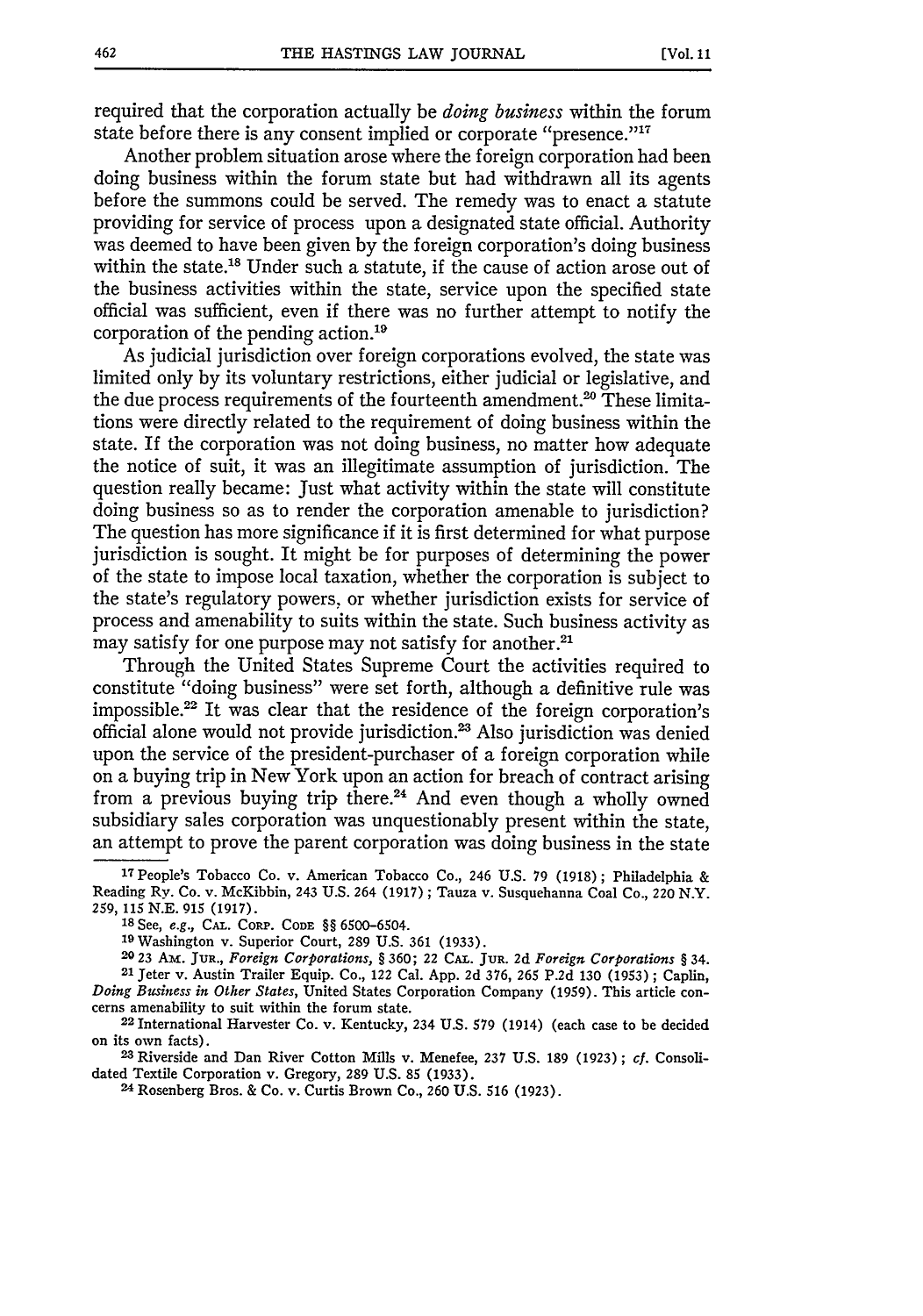failed.25 But jurisdiction was allowed where one person owned and operated both corporations,<sup>26</sup> or where the parent was only a holding corporation.<sup>27</sup>

Another area of controversy developed over the *quantity* of business which had to be carried on by the foreign corporation before its "presence" in the state would be recognized.

When the activities had been "continuous and systematic," *and* gave rise to the cause of action sued on, the corporation was "present," regardless of the fact that no consent or authorization to an agent to accept service had been given.<sup>28</sup> But where there were only single or isolated acts within the state and the cause of action did not arise from such activity, it was not present or doing business so as to give the state jurisdiction.<sup>29</sup> If there were only single or isolated acts, but the cause of action was connected with such activity, the general rule might be said to be that the state gained no jurisdiction.<sup>30</sup> And while there were some cases in which continuous activity within a state was not enough to support jurisdiction of causes of actions arising elsewhere,<sup>31</sup> there were others in which the activity was of such a nature, in addition to the continuous and systematic aspect, that suit against it on causes of action arising from dealings entirely distinct from these activities were allowed. $32$  In arriving at these decisions, the quantum approach was most evident when the primary activity of the corporation was the solicitation of business by agents. Attempting to set forth the required activity that would sustain jurisdiction, the Supreme Court developed the "solicitation plus" rule. The rule was that mere solicitation is insufficient to indicate presence within a state.<sup>33</sup> And where the court desired to support jurisdiction there was found "solicitation plus" other activities.<sup>34</sup>

The quantitative basis for analysis of the finding of "doing business" remained until 1945.

#### *International Shoe Doctrine*

In *International Shoe v. Washington*<sup>35</sup> the Supreme Court re-examined the previous decisions concerning personal jurisdiction and then announced a more liberal concept. Here the foreign corporation was engaged in the sale

**30** Rosenberg Bros. & Co. v. Curtis Brown Co., **260 U.S. 516 (1923).**

**<sup>31</sup>**Simon v. So. R. Co., **236 U.S. 115 (1915) ;** Green v. Chicago, B. & **Q.** R. Co., 205 **U.S. 530 (1907) ; cf.** Davis v. Farmer's Co-operative Co., **262 U.S. 312 (1923). <sup>3</sup> <sup>2</sup>**Tauza v. Susquehanna Coal Co., 220 N.Y. **259, 115** *N.E.* **915 (1917).**

**3Green** v. Chicago, B. & **Q.** R. Co., 205 **U.S. 530 (1907).**

**<sup>34</sup>**International Harvester Co. v. Kentucky, 234 **US. 579** (1914).

**35326 US. 310** (1945).

**<sup>25</sup>**Cannon Mfg. Co. v. Cudahy Packing Co., 267 **U.S.** 333 (1925).

**<sup>26</sup> Cf.** Henderson v. Rounds & Porter Lumber Co., 99 F. Supp. 376 (W.D. Ark. 1951). **<sup>27</sup>**See, e.g., Mas v. Orange Crush Co., 99 F.2d 675 (4th Cir. 1938) ; Industrial Research

<sup>28</sup> International Harvester Co. v. Kentucky, 234 U.S. 579 (1914) ; Pennsylvania Lumbermen's Mutual Fire Ins. Co. v. Meyer, 197 U.S. 407 (1905) ; Connecticut Mutual Co. v. Spratley, **172 U.S. 602 (1899). 29Old** Wayne Life Assn. v. McDonough, 204 **U.S. 8 (1907).**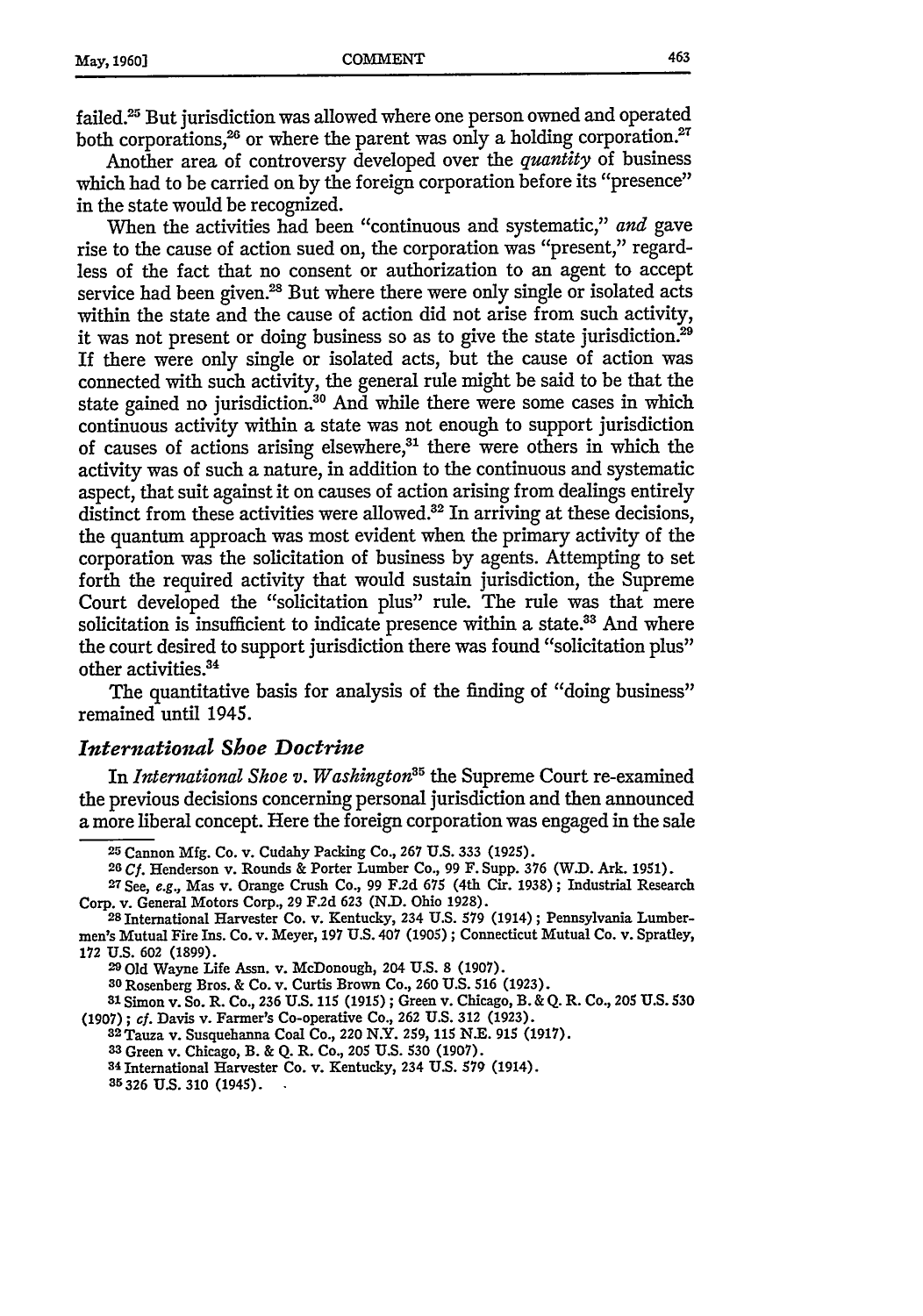of shoes through the soliciting activities of eleven local salesmen. These employees were supplied with samples which they displayed to retailers sometimes in semi-permanent offices rented for this purpose. When orders were received they were transmitted to St. Louis for acceptance and the merchandise was shipped f.o.b. from points outside Washington. These salesmen did not make collections nor had they the authority to contract for the company. The State of Washington sued to recover contributions under the state Unemployment Compensation Act.

The Supreme Court upheld the state court's finding of sufficient contact to sustain jurisdiction. This result was not so surprising in itself,<sup>36</sup> but the rationale and the change in emphasis by the Court was. Hereafter, the *quality* of the acts within the state were to be analyzed and not the *quantity.* In announcing this rule the Court said:<sup>37</sup>

It is evident that the criteria by which we mark the boundary line between those activities which justify the subjection of a corporation to suit, and those which do not, cannot be simply mechanical or quantitative. The test is not merely **...** whether the activity **...** is a little more or a little less. [citing cases] Whether due process is satisfied must depend rather upon the *quality and nature of the activity* in relation to the fair and orderly administration of the laws which it was the purpose of the due process clause to insure. [Emphasis added.]

And speaking of the constitutional limitations when subjecting a nonresident corporation to suit, the court held:<sup>38</sup>

[D]ue process requires only that in order to subject a defendant to a judgment in personam, if he be not present within the territory of the forum, he have certain minimum contacts With it such that the maintenance of the suit does not offend 'traditional notions of fair play and substantial justice.'

The Court laid down other important ground rules. In deciding upon the "fair play" requirements, it would be relevant to "estimate the inconveniences" in requiring a foreign corporation to defend in a suit away from its home or principal place of business.<sup>39</sup> This element appears to be one aspect of the doctrine *forum non conveniens* which, in application, would act as a counterbalance to the liberalized requirements for contact within the state. The Court further reasoned when a foreign corporation exercises the privilege of conducting business activities within a state, it not only enjoys the benefits and protection of that state's laws, but incurs obligations. And if these obligations arise out of the activities within that

**<sup>36</sup>** Although **it might** be difficult **to** reconcile **the** decision with previous **ones,** i.e., Minnesota Commercial Men's Ass'n v. Benn, **261** U.S. 140 **(1923);** People's Tobacco Co. v. American Tobacco Co., **246 U.S. 79 (1918).** *But see* Frene v. Louisville Cement Co., 134 **F.2d 511 (D.C.** Cir. 1943).

**<sup>37326</sup> U.S.** at 319.

*<sup>38</sup> Id.* at **316. <sup>3</sup> <sup>9</sup>***Id.* at **317.** See also Barrett, *The Doctrine of Forum Non Conveniens,* **35** *CALiF.* L. **REv. 380** (1947).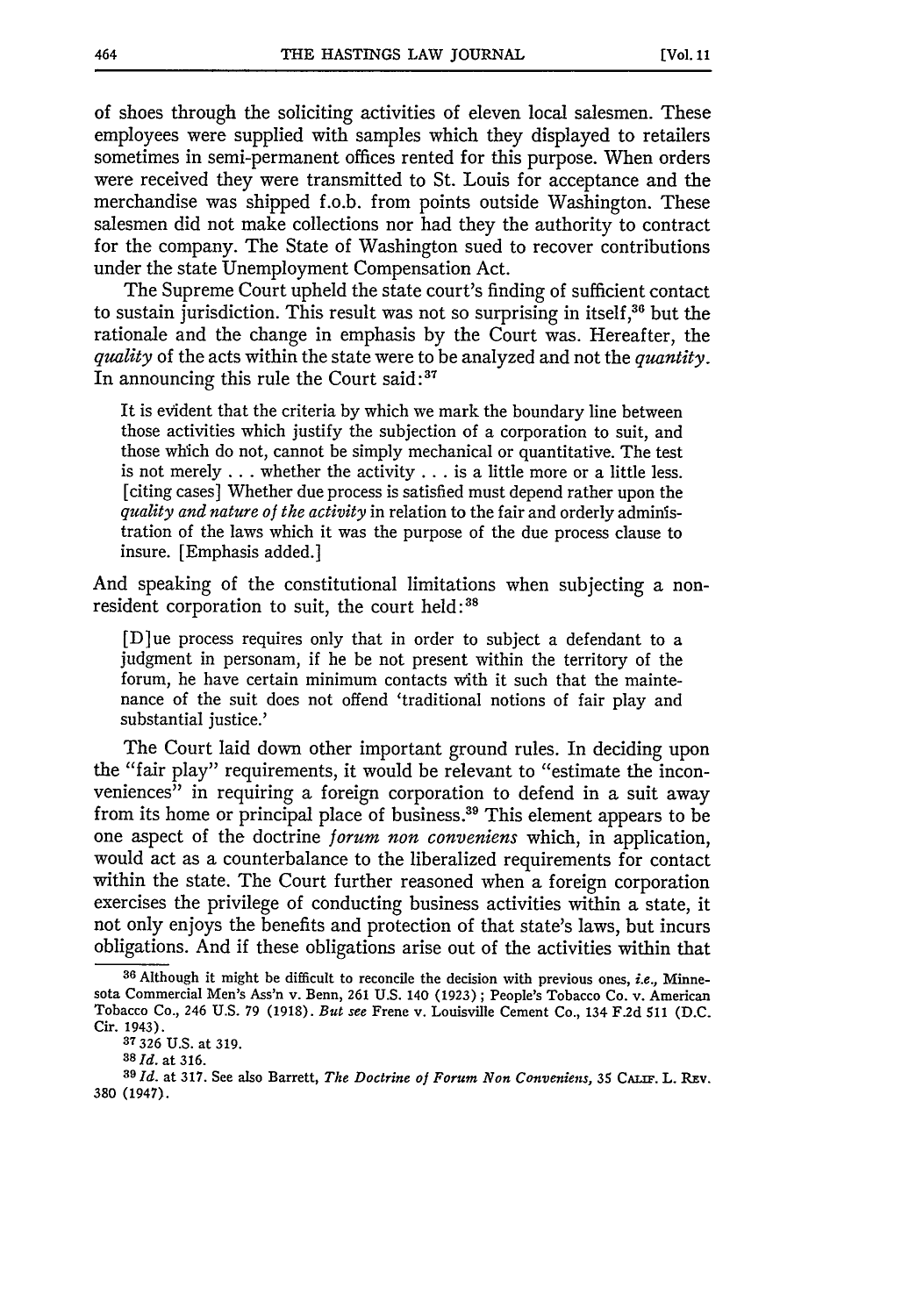state, it cannot be said undue should the state enforce them **by** suit.40 Thus the "presence" theory was discarded; in its stead was placed the "minimum contact" or "fair play and substantial justice" theory.<sup>41</sup>

#### *Subsequent Supreme Court Decisions*

The Supreme Court has encountered this jurisdictional problem several times since the *International Shoe* case. In *Traveler's Health Ass'n v. Virginia*<sup>42</sup> the foreign corporation was engaged in the mail order health insurance business. The Association had no paid agents in Virginia but relied upon the recommendations of its members there. Upon such recommendations, the defendant would mail solicitations to the prospects and application forms for acceptance by the company in Nebraska. It had also investigated claims within the state. The state brought action under a "Blue Sky" law requiring the obtaining of a permit from the state before selling securities. Service was by registered mail. The corporation appeared specially to quash service, but the Virginia court denied the motion, and the United States Supreme Court affirmed. The Court stressed the corporation's creating of "continuing relationships and obligations with citizens of another state," the "consequences" and degree of interest the state had in the contracts, and ruled that such contact was sufficient to warrant jurisdiction.<sup>43</sup>

In *Perkins v. Benguet Consolidated Mining Co.44* there was a suit against the foreign corporation in which the cause of the action did not arise out of the activities in that state. Defendant was a Philippine mining corporation and temporarily carrying on its general business activities, on a very reduced scale, in Ohio during the Japanese occupation of the Philippines. The activities included directors' meetings, payment of salaries, and purchasing of machinery. The Court held that the due process clause did not prohibit Ohio from asserting in personam jurisdiction over the corporation for the corporation's activities there satisfied the "fair play and substantial justice" formula.

Then the Court in 1957 demonstrated just how far, in the corporate field, due process limitations are from those set forth in *Pennoyer. McGee v. International Life Insurance Co.<sup>45</sup>*upheld a California statute which provided substituted service in an action against a foreign insurer of a citizen of California. 6 In that case, the solicitation **by** a Texas insurance company was by mail to the California resident and was the *only solicitation* within the state. The plaintiff contracted for insurance through correspondence,

**<sup>41</sup>**See Rutledge, J., **in Nippert v. City of** Richmond, **327 U.S.** 416 (1946), **in which** he interprets the case as holding that regular and continuous solicitation constitutes "doing **business," contrary to previous notions.**

**42339 U.S. 643 (1950).**

*43Accordi* **Hoopeston Canning Co..v. Cullen, 318 US. 313 (1943); Osborn v. Ozlin, 310 U.S. 53 (1940);** *contra,* **Minnesota Commercial Men's Ass'n v. Benn, 261 U.S. 140 (1923).**

**44 342 U.S. 437 (1951). 45355 U.S. 220 (1957).** <sup>4</sup>

0 **CAL. INS. ConE** §§ **1610-1620.**

**Contract** 

<sup>40</sup> **326** U.S. **at 319.**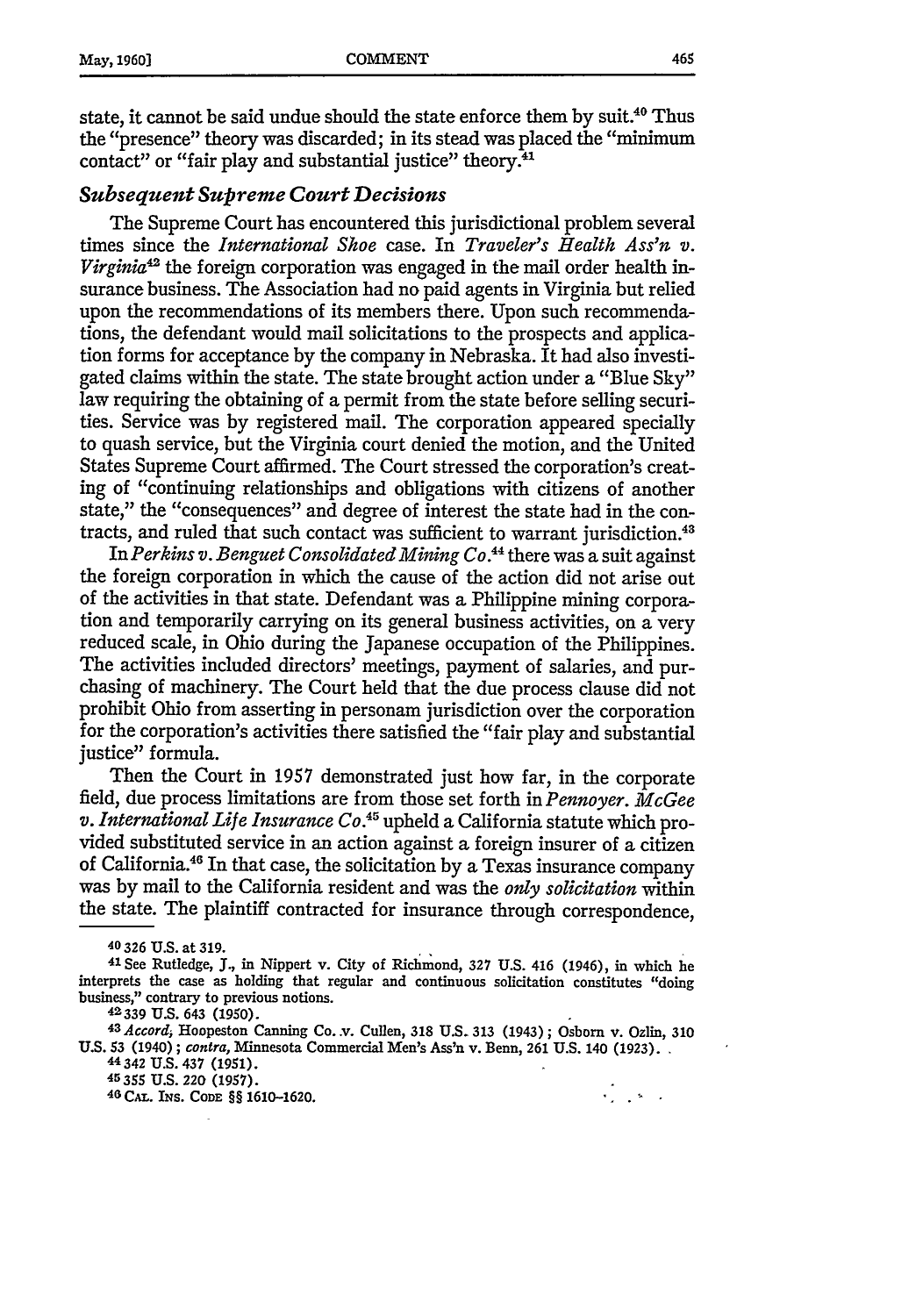and premiums were all paid by mail. Upon the insured's death the beneficiary, after the company refused to pay, brought suit, serving the corporation by registered mail under the statute. Upon obtaining judgment in the California courts, the plaintiff filed the judgment in Texas. The Texas court held that the California courts did not have jurisdiction,<sup>47</sup> but the United States Supreme Court reversed, holding that the suit was based on a contract which had a *substantial connection* with California and was a type of transaction in which the state had a particular interest and regulatory power. As far as the decision goes in liberalizing the "minimum contact" rule, it is interesting to note that the court's opinion was unanimous.

Perhaps the *McGee* case reached the limits of due process and personal jurisdiction. The next decision on the question resulted in reversal of a Florida court which had found sufficient contact to give jurisdiction. Hanson v. Denckla<sup>48</sup> concerned a Delaware resident who established a trust with a Delaware corporation as trustee, with life estate for herself, but reserving a power of appointment either inter vivos or testamentary in the remainder. She later moved to Florida, became a resident, and subsequently exercised the power of appointment. Upon her death her will was probated in Florida. The residue of the estate, after specific grants, was devised to certain persons, but the amount of property passing under this clause depended directly upon the effectiveness of the appointment. Under Florida law it was ineffective, and the trust *res* passed by the will. However, the trustee-foreign corporation did not appear and the validity of the judgment rested upon whether there was sufficient affiliation with the state by the trustee to warrant jurisdiction. Chief Justice Warren, speaking for five members of the Court, held that the Florida courts lacked jurisdiction in personam over the trustee corporation because of insufficient contacts with the state prerequisite to the exercise of power over it.

But can this be said to be a retreat from the expansion of personal jurisdiction over non-residents? By looking at the facts upon which the Court distinguished the *McGee* case, it appears not. First, it must be remembered that the majority found that the effectiveness of the initial establishment of the trust, long before the deceased became a domiciliary of Florida, was the transaction questioned. The cause of action then did not arise "out of an act done or transaction consummated in the foreign state."49 This might be a clue that more substantial activities are required when the cause of action arises elsewhere. Second, and perhaps more important, there was *no* solicitation of business in Florida either by mail or in person. The Court stated in this regard:<sup>50</sup>

**<sup>47</sup>McGee v. International Life Ins. Co., 288 S.W.2d 579 (Tex. 1956). The Texas court gave** much weight **to the** fact that the statute involved **was enacted after** the solicitation and the **insurance was contracted.**

**<sup>48 357</sup>** U.S. **235 (1958).**

**<sup>49</sup>***Id.* at **251.** *<sup>5</sup> <sup>0</sup>* **Id. at 253.**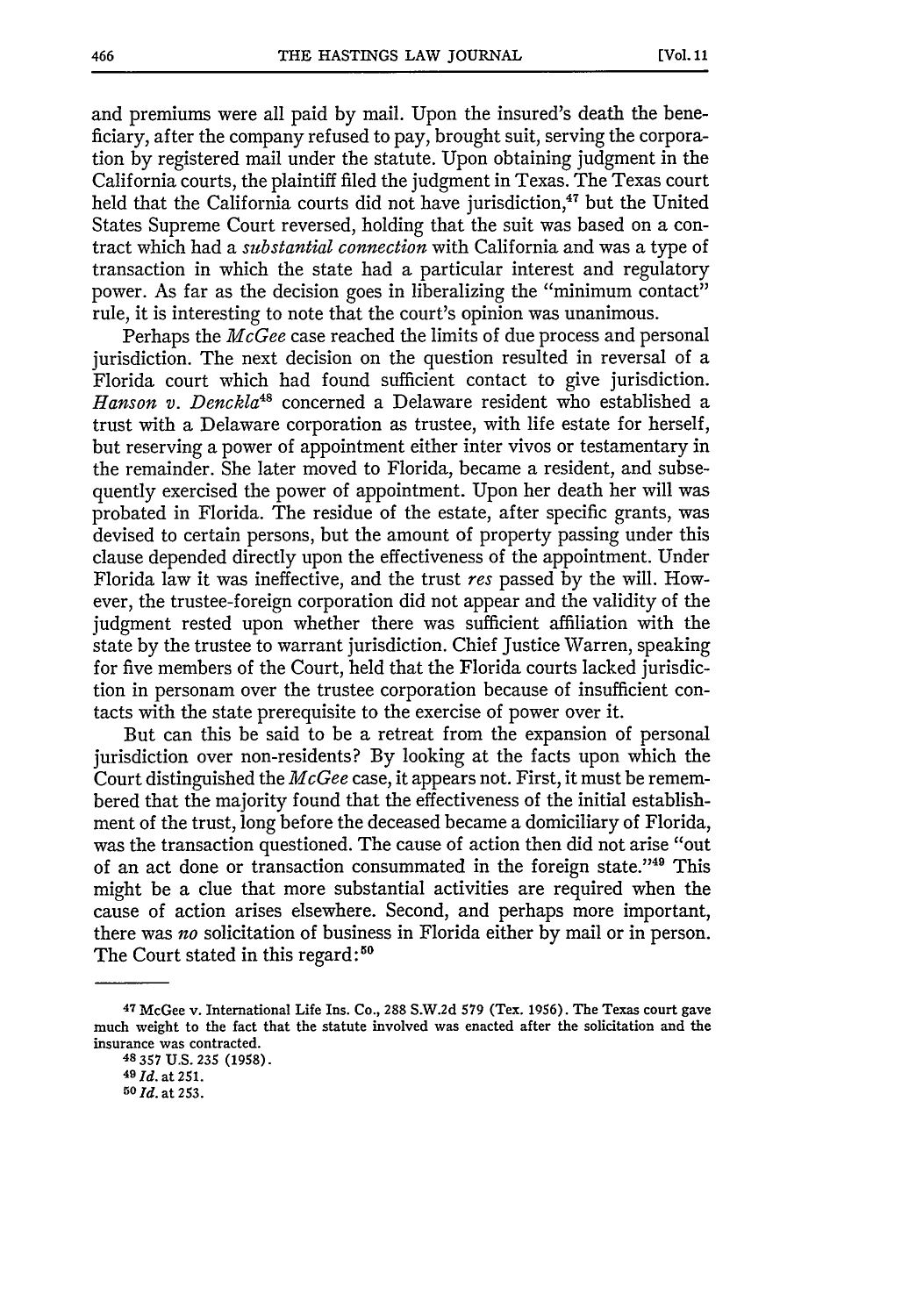**• • • [I] t** is essential in each case that there be some act by which the defendant purposefully avails itself of the privilege of conducting activities within the forum state thus invoking the benefits and protection of its laws.

Third, the Court noticed that Florida had not enacted special legislation to indicate its "manifest interest" in protecting its citizens from nonresidents' activities which the state regarded as subject to special regulation as had California in *McGee*.<sup>51</sup> One other point should be noticed. The "minimum contact" and "estimate of conveniences" do not appear to be "either-or" tests. Both are to be satisfied. As the dissenting opinion points out, it would have been more convenient to litigate in Florida,<sup>52</sup> but the majority opinion rests squarely on the first test (minimum contact) not having been satisfied.

These Supreme Court decisions allow greater freedom to the States than ever before in subjecting foreign corporations to jurisdiction by local courts. From these cases, we can garner several very general rules as to the limitations of the due process clause. The foreign corporation must first do some act within or directed toward the forum state by which it seeks a commercial transaction. This act or transaction may be by mail only. If the cause of action arises from this act or transaction, then this may be sufficient to constitute the required minimum contact. Should the cause of action arise elsewhere and independent of the act or transaction within the foreign state, more substantial activity would probably be required. And once the minimum contact with the forum state is satisfied, then there must be a weighing of the conveniences so that assumption of jurisdiction would not violate the due process tenets of "fair play and substantial justice."<sup>53</sup> But such highly generalized rules are of little value when we remember that "[t]he analysis of specific fact situations in the light of traditional rationalization continues to be essential."<sup>54</sup>

#### *The California Position5*

As seen, within the limits of the commerce and due process clauses of the Constitution, each state is free to establish its own rules regarding the competency of its courts to assume jurisdiction over foreign corporations. A state legislature may exercise its authority up to the limits or, as many seem to do, content itself with the same jurisdiction it was allowed prior to *International Shoe.*<sup>56</sup> Generalities on the various states' interpretations of

*53 Cf.,* **Note, 47 GEo. LJ. 342, 351-52 (1958). <sup>54</sup>**E=NzwEIG, **ColN'ucT** oF **LAws** § **28, p.** 94 **(1959).**

**<sup>55</sup>**See generally, Dambach, *Personal Jurisdiction: Some Current Problems and Modern Trends,* **5 U.CLA.L. REv. 331 (1958);** Horowitz, *Bases of Jurisdiction of California Courts to Render Judgments Against Foreign Corporations and Non-Resident Individuals,* **31 So.** *CAL.*

L. REV. 339; Comment, Suing Foreign Corporations in California, 5 STAN. L. REV. 503 (1953).<br><sup>56</sup> See, e.g., Ames v. Senco Products, 146 N.Y.S.2d 298 (App. Div. 1955). See also McGriff **v.** Charles Antell, Inc., **123** Utah **166, 256 P.2d 703 (1953).**

**<sup>51</sup>***Id.* at **252.**

**<sup>52</sup> Id.** at **262.**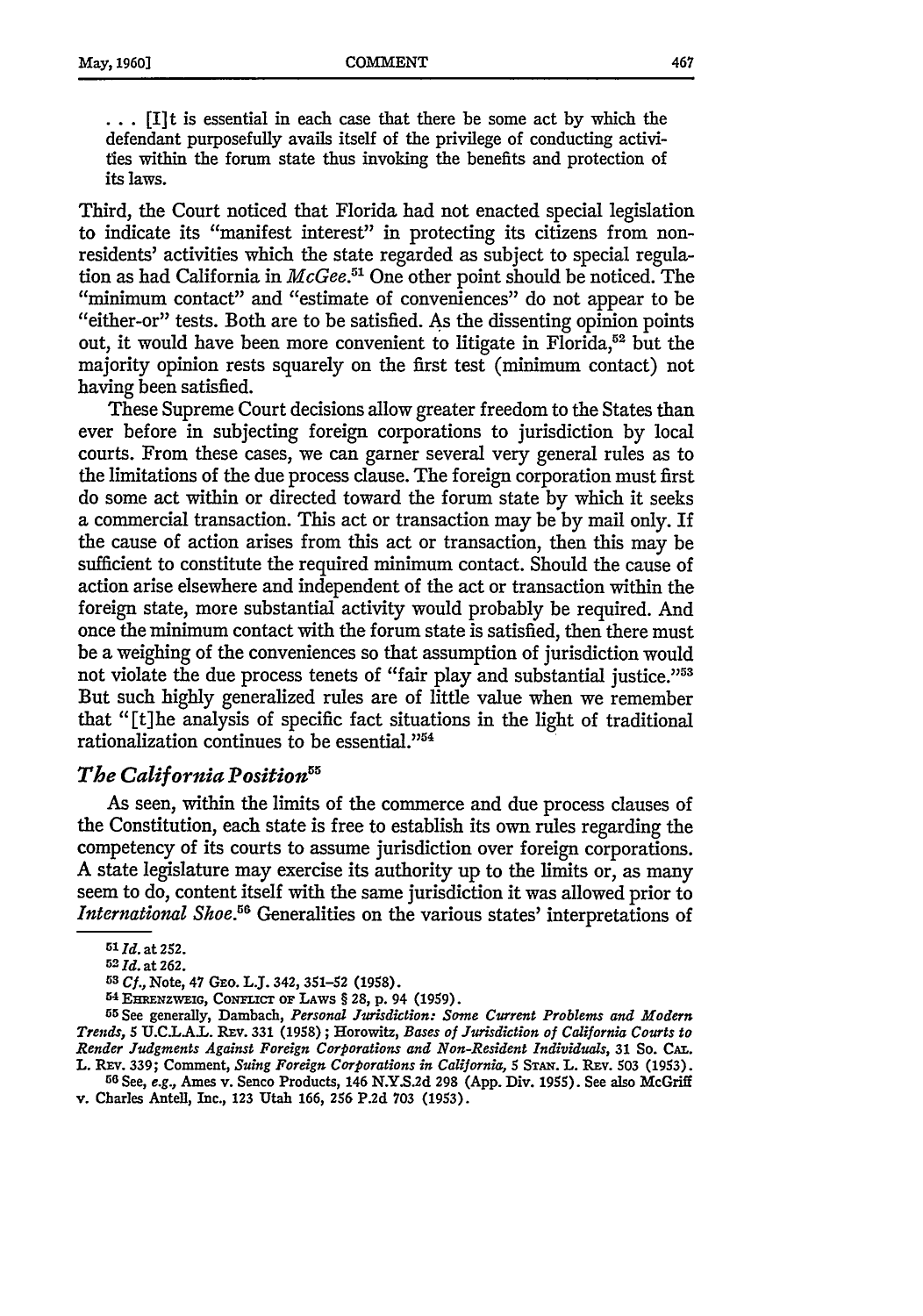"doing business" requirements are of limited value. Therefore, consideration and study must be given to the statutory and case law in the particular jurisdiction concerned.<sup>57</sup>

In California the bases of the competence of state courts to render valid judgments against foreign corporations are spelled out in provisions of the Code of Civil Procedure,<sup>58</sup> Corporations Code,<sup>59</sup> and Insurance Code.<sup>60</sup> We have already seen the application of the Insurance Code provisions in *McGee.* Application of the other Code provisions have been no less "liberal," and these applications have indicated a desire to exercise jurisdiction over foreign corporations up to the very limits allowed by the Supreme Court decisions.

The California Code of Civil Procedure provides for suit against a "foreign corporation  $\dots$  doing business in this state."<sup>61</sup> This section has been interpreted by the California Supreme Court, in *Henry R. Jahn & Son v. Superior Court,* as embodying only such limitations as are required by the due process clause.<sup>62</sup>

Therefore, the test for application of the statute is not a definition of "doing business" but rather whether there would be a violation of the due process clause if jurisdiction were allowed.

The case of *Henry R. Jahn & Son v. Superior Court,* with opinion by Justice Traynor, gives a good discussion of the application and considerations to be given the various factors outlined in *International Shoe.* In that case Jahn & Son, a New York company, was the exclusive marketing agent for American Drying Systems and another California manufacturer. Jahn ordered from American by *mail or telephone* from New York. The goods were shipped to a California forwarding company who was selected and instructed by Jahn. American brought an action in California against Jahn and the other California manufacturer alleging a conspiracy to take over his business. After quoting from *International Shoe,* the court said: **<sup>63</sup>**

Whenever litigation arises out of business transactions conducted across state lines between parties whose principal places of business are in different states, there may be hardship to the party required to litigate away from home. There is no constitutional requirement, however, that this hardship must invariably be borne by the plaintiff whenever the defendant is not deemed present in the state of plaintiff's residence. In some circumstances there is adequate basis for jurisdiction when the defendant has elected to deal with the plaintiff even though only by mail.

<sup>&</sup>lt;sup>57</sup> For a résumé of recent decisions of various states, see Caplin, *Doing Business in Other States,* United States Corporation Company **(1959). 58 CAL. CODE CIv.** PROC. § **411.**

**<sup>59</sup> CAL.** CORP. **CODE** §§ **6500-6504.**

**<sup>60</sup> CAL.** INS. **CODE** §§ **1610-1620.**

**<sup>61</sup> CAL. CODE CiV. PROC.** § 411.2.

<sup>6249</sup> Cal. 2d **855, 858, 323 P.2d** 437, 439 **(1958).** "Whatever limitation it imposed is equivalent to that of the due process clause." See also, Eclipse Fuel Engineering Co. v. Superior Court, 148 Cal. **App. 2d 736, 307 P.2d 739 (1957).**

**<sup>63</sup>** 49 Cal. **2d** at **860, 323 P.2d** at 441.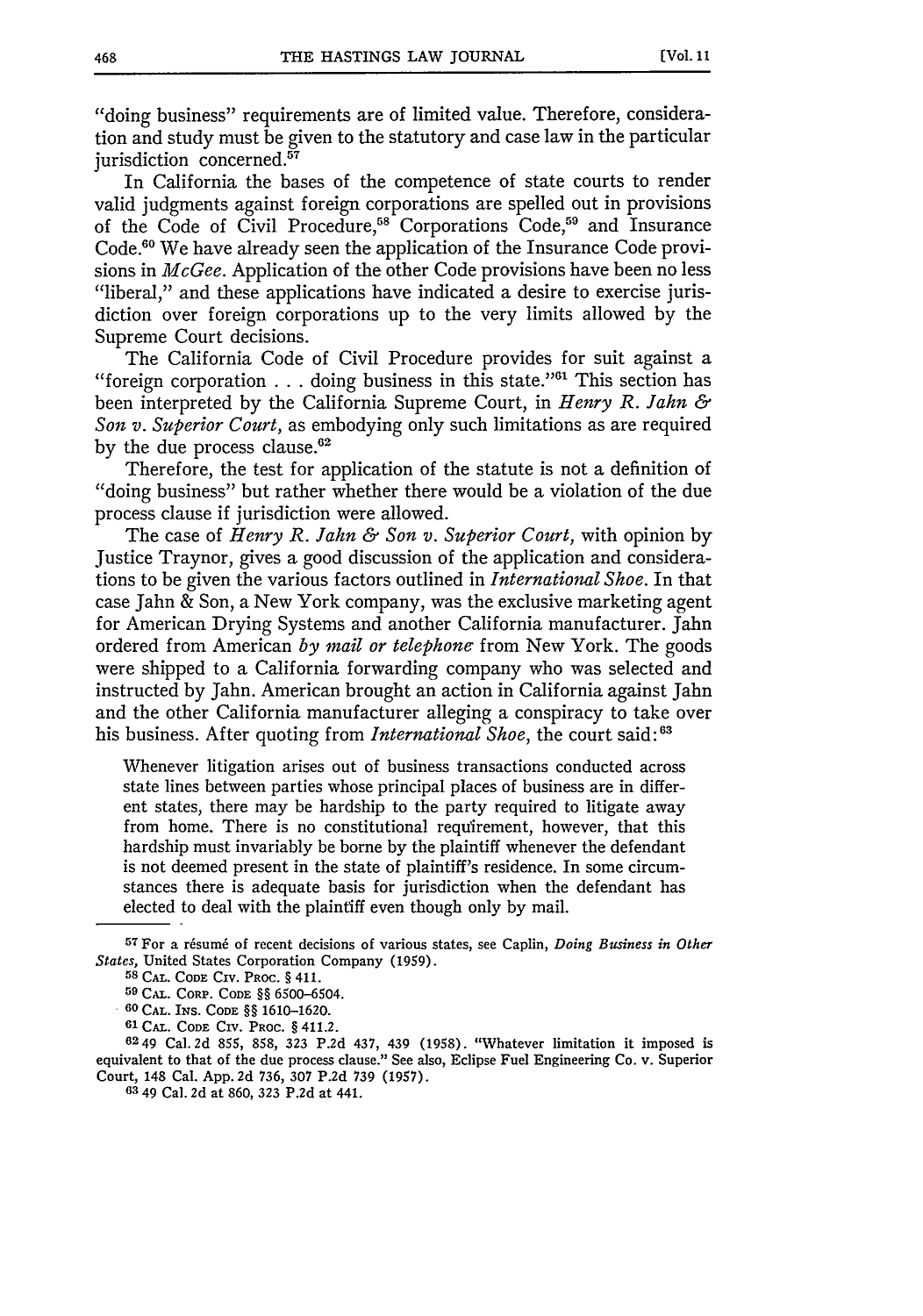In *Carl F. Borgward G.M.B.H. v. Superior Court64* the California Supreme Court had occasion to affirm the "liberal" interpretation and application of "doing business." There the defendant German corporation shipped automobiles and parts to a California independent importer with title passing in Germany. Borgwards' agent visited California for several days three separate times within a two year period to negotiate contracts with local distributors. The Court found Borgward was "doing business" **by** undertaking to protect and promote its market in California through its agent, and by reaping the benefits of the local market and having access to the local courts.<sup>65</sup>

The more recent case of *Florence Nightingale School of Nursing v. Superior Court66* appears to go even further in allowing jurisdiction over a foreign corporation inasmuch as all contact within the state was *only by* mail<sup>67</sup> and did not involve an area of special regulation as *McGee* did. The facts of that case were that the defendant foreign corporation was advertising its correspondence course of nursing in nationally circulated magazines. The advertisements solicited inquiries by mail of those interested, and in answer to such inquiries they were sent literature and application forms. When application was made, the nursing school would distribute lessons and materials to the student who, upon completing the lesson, would mail it to Chicago for correction and return. The number of California students was less than one percent of the defendant's entire enrollment. A California resident brought an action alleging unfair competition. The court took notice of the later Supreme Court decisions and in a well reasoned opinion found that the foreign corporation was "doing business" so as not to violate the "traditional notions of fair play and substantial justice."

The court noted the analogy of the facts and those in *Traveler's Health Ass'n v. Virginia, supra.* However, it must be remembered that that case dealt with one of the areas (insurance) in which a state has particular interest and the action was brought under a special regulatory statute. This does not mean to suggest the analogy was not a strong one, nevertheless. There were strong cases cited while finding that the correspondence school has its situs not only at the place at which its offices were located, but also at the location of its various students.<sup>68</sup>

Court, 160 Cal. App. 2d 211, 325 P.2d 21 (1958).<br><sup>66</sup> 168 Cal. App. 2d 74, 335 P.2d 240 (1959).<br><sup>67</sup> 'Petitioner has never had any office, postal address, telephone listing, bank account, property, agents, solicitors, or other representatives in California." 168 Cal. App. 2d at 77, 335 P.2d at 242. **<sup>68</sup>**International Textbook v. Pigg, 217 U.S. 91 (1910) **;** International Textbook v. Gillespie,

229 Mo. 937, 129 S.W. 922 (1910) ; Air Conditioning Training Corp. v. Majer, 324 Ill. App. 387, 58 N.E.2d 294 (1944). Contra, Reed v. LaSalle Extension University, 156 F.2d 575 (D.C. Cir. 1946).

**<sup>64 51</sup>** Cal. 2d 72, 330 P.2d 789 (1958).

**<sup>65</sup>** The court also removed doubt of § 6300 of the Cal. Corp. Code controlling §§ 6500-6504 which would have restricted § 411 of the Code of Civ. Proc. to apply only to those corporations doing intrastate business, thereby precluding service upon corporations doing interstate and foreign commerce. This had been suggested in an opinion in Gordon Armstrong Co. v. Superior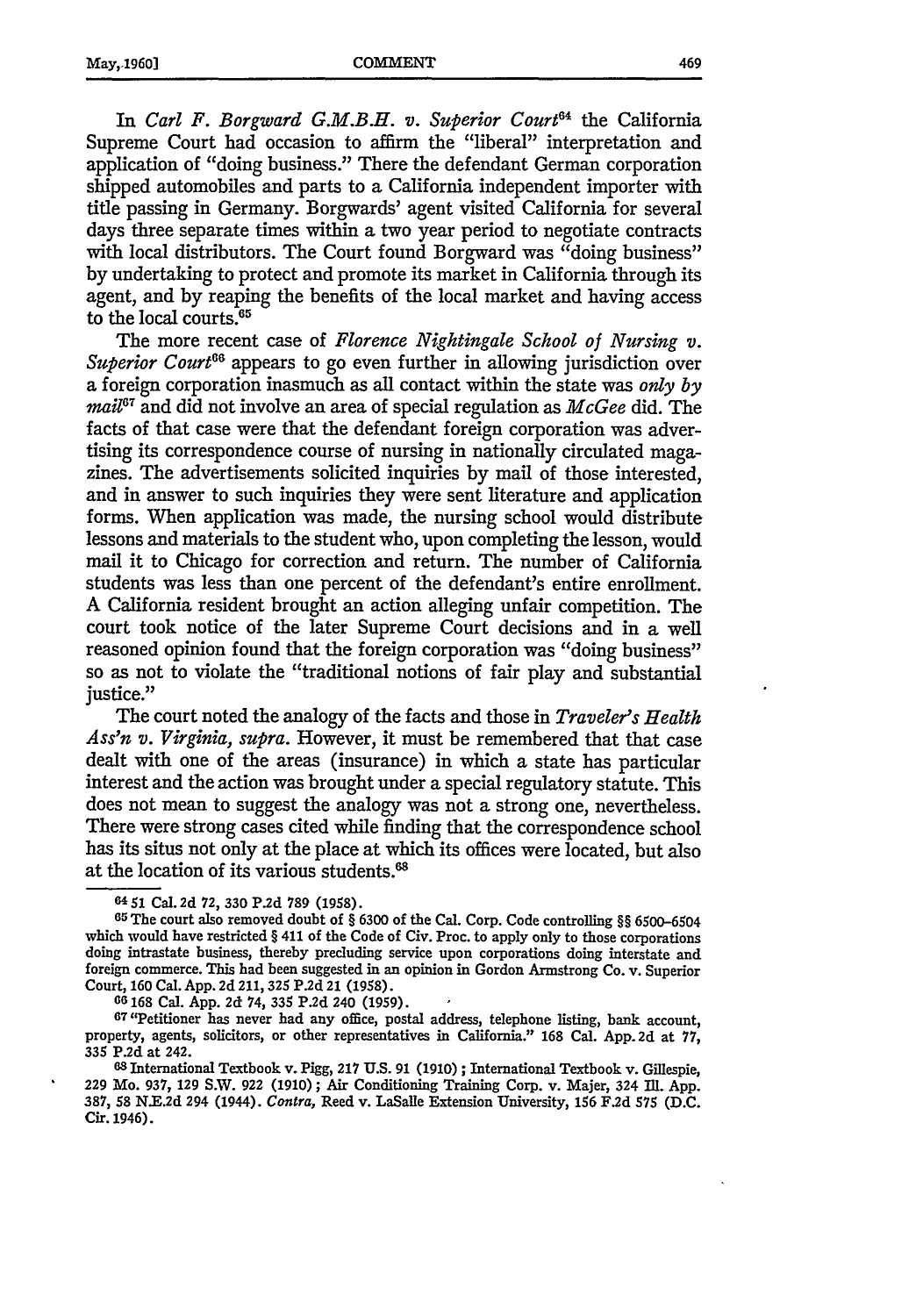The "mere solicitation" or "solicitation plus" rule was discussed despite a finding that there was "solicitation plus" by the foreign corporation in arranging for and carrying out the courses of instruction. The court noted that there has been great dissatisfaction with that rule<sup>69</sup> and that later courts had interpreted the recent decisions as denouncing the rule.

But what might be considered the biggest step toward securing jurisdiction is the indication that it makes no difference whether the solicitation be made personally or through magazine advertising. In this regard, the court stated **:70**

There is no essential difference in the activity or in the results between solicitation by agents in the state and solicitation by advertising in magazines circulated in the state. Solicitation by advertising may be more productive of business than by agents. These days it would seem that there is much more solicitation by advertising in newspapers, magazines, and over radio and television than by any other method.

Should we equate advertising by magazine, newspaper, radio, and television with the personal solicitation by agent, a large barrier will be removed from the continued expansion of the personal jurisdiction of state courts. If such advertising should result in contracts with residents of the state, it seems only just that causes of action resulting from such contracts be heard in that state at the risk of the corporation's expense, rather than the individual's.<sup>71</sup> The corporation has initiated the contact with the state by his soliciting activities. The methods used in the solicitation should not be determinative of jurisdiction.<sup>72</sup>

Another area to consider is where the cause of action does not arise out of the business activities within the forum state. The California courts passed on this question in both *Koninklijke L. M. v. Superior Court73* and *Jeter v. Austin Trailer Equipment Co.74* In the first of these two cases an action for damages was brought arising from a plane crash in England. KLM had offices in California both for the purchase of equipment and sale of tickets. The court held that the foreign corporation was "doing business" within the state, that it had jurisdiction over a transitory action, and that *it was immaterial* that the cause of action was unrelated to any of the business conducted here. In the second case this view was followed when there was a sale of an allegedly defective wheel manufactured by the foreign

74 122 Cal. **App. 2d 376, 265 P.2d 130 (1953).**

**<sup>69</sup>** See the persuasive argument **by** Justice Rutledge in Frene v. Louisville Cement Co., 134 **F.2d 511 (D.C.** Cir. 1943). **70 168** Cal. **App. 2d** at **78, 335 P.2d** at 243. *Accord,* Wanamaker v. Lewis, **153** F. Supp. **<sup>195</sup>**

**<sup>(</sup>D. Md. 1957)** (purchase of time on local radio station). *But see,* Schmidt v. Esquire, Inc., 210 **F.2d 908** (7th Cir. 1954) **;** McGriff v. Charles Antell, Inc., **123** Utah **166, 256 P.2d 703 (1953).**

**<sup>71</sup>** *Cf.* Smyth v. Twin State Improvement Corp., **116** Vt. **569, 80 A.2d** 664 **(1951) ;** Johns v. Bay State Abrasive Co., **89** F. Supp. 654 **(D. Md. 1950) ;** McBaine, *Jurisdiction Over Foreign Corporations: Actions Arising Out of Acts Done Within the Forum, 34 CALIF. L. REV. 331* (1946).

**<sup>72</sup>**See Justice Black's dissent in Polizzi v. Cowles Magazines, 345 **U.S. 663, 667 (1953).**

**<sup>73 107</sup>** Cal. **App. 2d** 495, **237 P.2d 297 (1951).**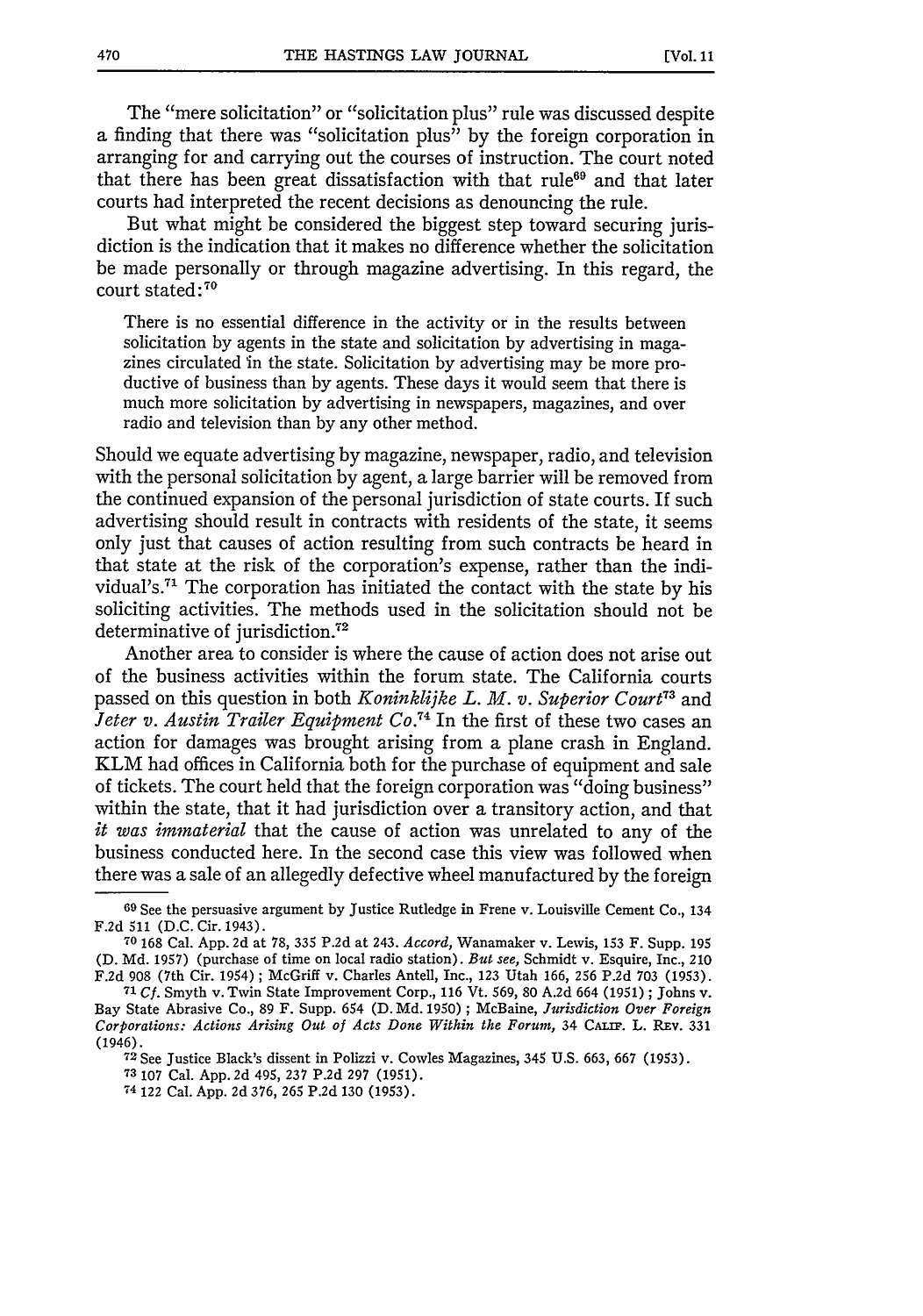corporation, the cause of action arising in Arizona. The defendant had a solicitor in the state maintaining continuous and systematic activities, plus keeping merchandise in California and filling orders from local stock. The court held that the corporation was "doing business" within the state, and that "[i] t is now established that, absent serious inconvenience to defendant or other equitable considerations, there is no constitutional limitation precluding the assumption of jurisdiction over [transitory] causes of action by the courts of a state in which a foreign corporation is doing **75** business **.**

Normally, a foreign corporation has some form of sales representative within the state by which it disposes of its product. This sales representative may appear in the form of a subsidiary corporation, an employee, an agent, or an independent wholesaler. Each may appear also with varying degrees of control exercised by the foreign corporation. Earlier cases emphasized that if the sales representative were an independent contractor, the foreign corporation was not "doing business."<sup>76</sup> But more recently, the California courts have held that agency is just another of the factors to consider.<sup>77</sup> and that the test is a comparison of the advantages of such methods of sale with those that would be achieved by the foreign corporation's own sales force.78

The one area in which California appears to have more stringent requirements than the constitutional interpretations of due process would call for is where the foreign corporation has withdrawn from the state. The California statute<sup>79</sup> provides that to serve process upon a withdrawn foreign corporation it must first have transacted *intrastate* business in California<sup>86</sup> and, secondly, the cause of action must have arisen out of such business.<sup>81</sup> Seemingly a foreign corporation engaged solely in interstate business would escape the state's jurisdiction if it has withdrawn before service of process. Since the expansion of state court jurisdiction is

**<sup>7</sup> <sup>5</sup>Id. at 389, 265 P.2d** at **138.** The recent **case** of **L. D.** Reeder Contractors of Arizona v. Higgins Industries, **265 F.2d 768 (9th Cir. 1959)** does not appear to go this far. There **a** Louisiana corporation was held to **he** not doing business in California through a distributor here. A sale was made through the distributor with the goods shipped directly to Arizona. The opinion gives an excellent view of the current trends but refuses jurisdiction. There is reliance in part upon several New York decisions which are of doubtful value to California law inasmuch as New York has chosen to retain the same jurisdiction bases it had prior to *International Shoe.* Ames v. Senco Products, 146 **N.Y.S.2d 298 (App.** Div. **1955).**

76 See, e.g., Jameson v. Simonds Saw Co., 2 Cal. App. 582, 84 Pac. 289 (1906).<br>77 Eclipse Fuel Co. v. Superior Court, 148 Cal. App. 2d 736, 307 P.2d 739 (1957); Kneeland v. Ethicon Suture Laboratories, **118** Cal.App. **2d** 211, **257** P.2d **727** (1953) **;** Iowa Mfg. v. Superior Court, 112 Cal. App. **2d** 503, 246 P.2d **681** (1952). *Contra,* Estwing Mfg. Co. v. Superior Court, 128 Cal. App.2d **259,** 27 P.2d 146 (1954); Martin Bros. Electric Co. v. Superior Court, 121 Cal. App. **2d** 790, 264 P.2d 183 (1953). And see **CAT.** CORP. **CODE** § 6301. **<sup>78</sup>**Sales Affiliates, Inc. v. Superior Court, **96** Cal. App. **2d** 134, 214 P.2d **727** (1950).

**79 CA..** CORP. **CODE** § 6504. Also see Oro Navigation Co. v. Superior Court, 82 Cal. App. 2d 884, **187** P.2d 444 (1947). **<sup>80</sup>**Defined **by CAL.** CORP. **CODE** § **6203** as "entering into repeated and successive trans-

actions of its business in this State, other than interstate or foreign commerce."

**81** Confidential, Inc. v. Superior Court, **157** Cal. App. 2d **75,** 320 P.2d 546 (1958) **;** Holtkamp v. States Marine Corp., **165** Cal. App. 2d **131,** 331 P.2d **679** (1958).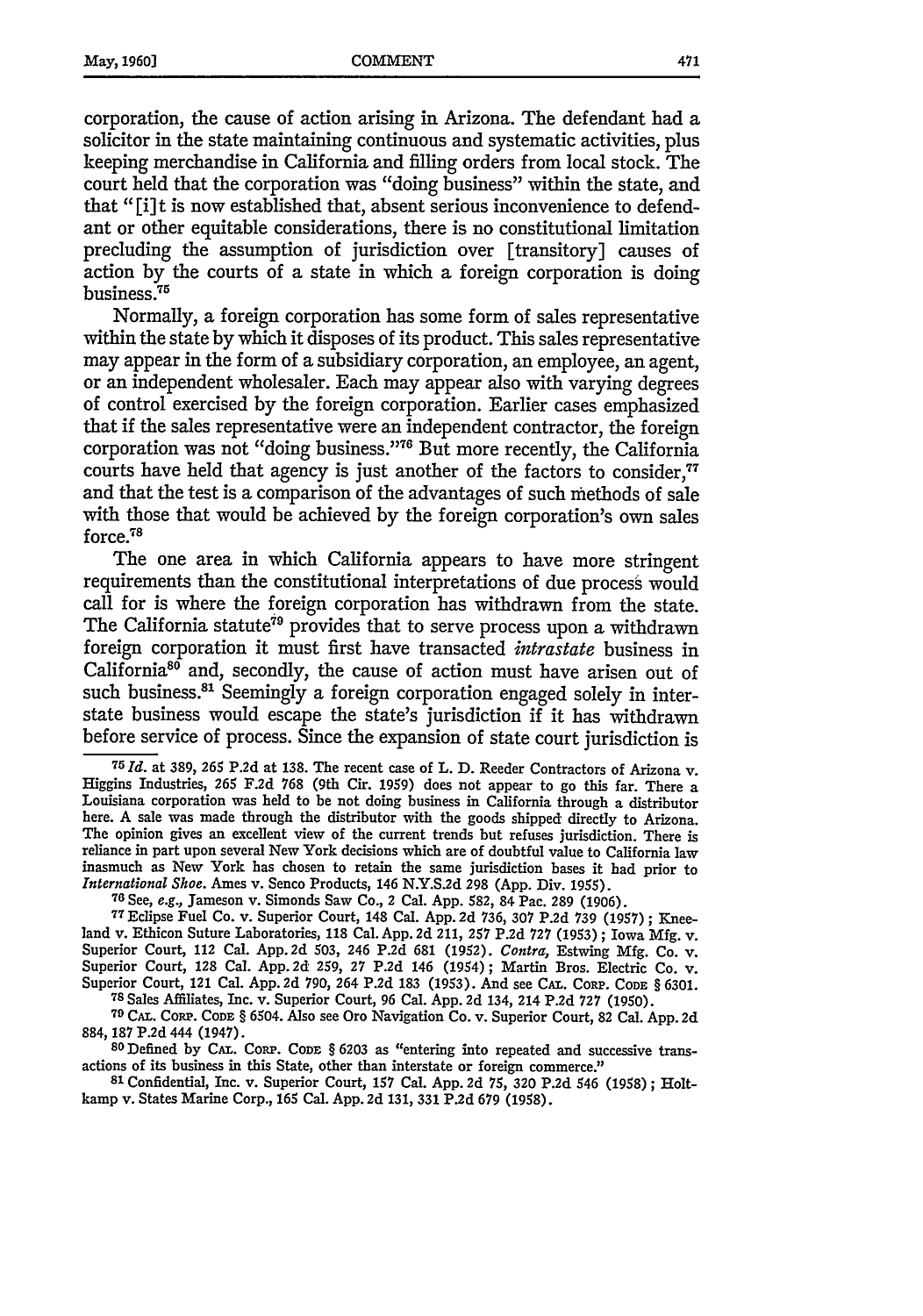stymied in this area, review by the state legislature with a view toward amendment or repeal is suggested.<sup>82</sup>

Another question frequently encountered is whether jurisdiction exists where the cause of action arose out of a mere isolated act committed in the state by the defendant. It has indeed been held that such contact may satisfy the requirements, particularly in suits involving motorists<sup>83</sup> and special regulatory powers. 84 Perhaps *McGee* stands for this proposition, since there is language in the opinion which is not limited to such areas.<sup>85</sup> However, it is questioned whether jurisdiction resulting from a single, isolated act could be maintained under the present California statutes unless the courts were to give a more flexible interpretation as to *when* the foreign corporation need be doing business within the State. If the corporation is required to be doing business at the time of service of process, as earlier cases have indicated,<sup>86</sup> and the contact with the state is only a single act, more than likely the corporation will have withdrawn by that time. Then, unless the court desires not to consider it as such, the corporation will fall under the demanding requirements of service upon a withdrawn corporation discussed above. If considered desirable by the legislature, passage of a statute similar to those in other states providing jurisdiction over such single, isolated acts is suggested.<sup>87</sup>

#### *Conclusion*

From *International Shoe* to *McGee* we have witnessed a great expansion in state jurisdiction over foreign corporations or, stated conversely, a "relaxation" of the due process requirements necessary to render a valid in personam judgment. And *Hanson v. Denckla* does not appear to be a withdrawal from this trend. Whatever limitations it imposes, tremendous latitude is allowed those states which choose to expand their jurisdiction over such corporations. However, for even the most desirous states, nation-

**<sup>86</sup>**Davenport v. Superior Court, 183 Cal. App. 506, 191 Pac. 911 (1920) ; Jameson v. Simonds Saw Co., 2 Cal. App. 582, 84 Pac. 289 (1906). *But see* Koninklijke L. M. v. Superior Court. 107 Cal. App. 2d 495, 237 P.2d 297 (1951).

87 VT. REV. STAT. § 1562 (1947), applied in Smyth v. Twin State Improvement Corp., 116 Vt. 569, 80 A.2d 664 (1951); MD. **ANN.** CODE **GEN.** LAWS, art. **23,** § 88(d) (1951), applied in Johns v. Bay State Abrasive Products Co., 89 F. Supp. 654 (D. Md. 1950), and Compania de Astral, S.A. v. Boston Metals Co., 205 Md. 237, 107 A.2d **357** (1954), *cert. denied,* 348 U.S. 943 **(1955);** ARx. **STAT. ANN.** §§ 27-340 (1947); ILL. **REV. STAT.** c. 110, § 17 (1957).

**<sup>82</sup>**See Horowitz, *Bases of Jurisdiction of California Cour ts to Render Judgments Against Foreign Corporations and Non-Resident Individuals,* 31 So. CAL.. L. REV. 339. **<sup>8</sup> <sup>3</sup>**Hess v. Pawloski, 274 U.S. **352** (1927).

**<sup>84</sup>**Henry L. Doherty & Co. v. Goodman, 294 U.S. 623 (1935).

**<sup>85</sup>". .** . a trend is clearly discernible toward expanding the permissible scope of state jurisdiction over foreign corporations.... In part this is attributable to the fundamental transformation of our national economy over the years. Today many commercial transactions touch two or more States and may involve parties separated by the full continent. With this increasing nationalization of commerce has come a great increase in the amount of business conducted by mail across state lines. At the same time modern transportation and communication have made it much less burdensome for a party sued to defend himself in a State where he engages in economic activity." 355 U.S. at 222-23.